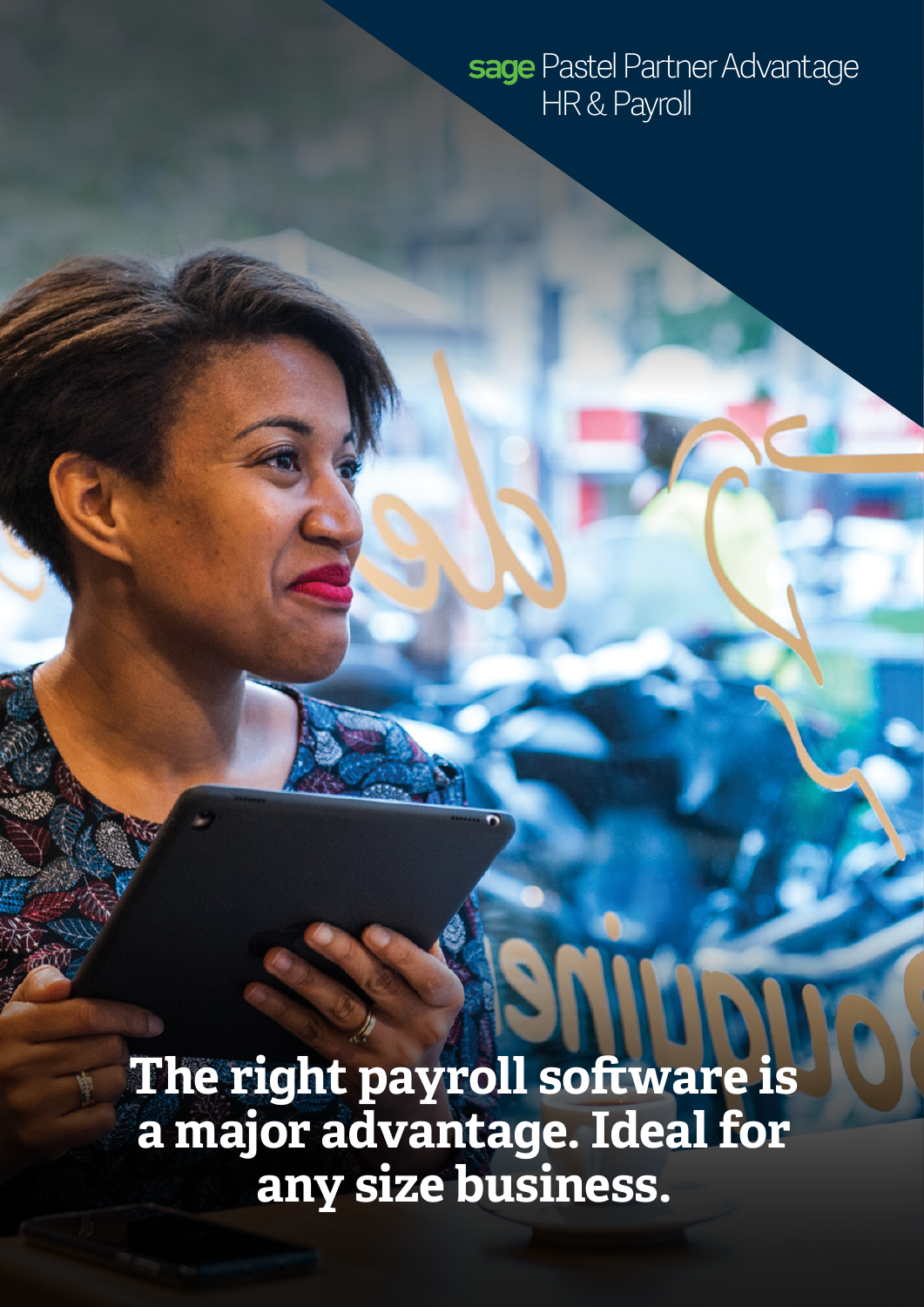# Give your business the successful advantage – work smart, stay on track and keep growing

### Running Sage Pastel Partner Payroll Advantage software will offer you all the benefits you have come to expect from this trusted brand.

This SARS compliant solution is ideal for rapidly growing businesses who need a comprehensive payroll.

Your tax submissions and EMP201/EMP501 returns are simple, your payslips are customisable and there is smooth General Ledger (GL) integration with Sage Pastel Accounting.

Mobile services allow employees to make use of the mobile app to access payslips and leave balances.

You can now also enjoy more flexible processing methods for managing larger sets of data. The cloud based Self Service portal allows for online data storage, workflow and approval, and data sync between cloud and desktop.

Take the next (important) step in ensuring the success of your business. Invest in an affordable, automated payroll solution - Sage Pastel Partner Payroll Advantage.

#### Advantages for your business

- Process weekly, fortnightly and monthly paid employees with ease.
- Make SARS submissions a breeze with consolidated reporting for multiple companies with multiple databases.
- Self Service Advantage links your organisation's multiple payroll companies into one Self Service portal empower your employees to access their secure online profile, submit travel claims and manage their leave. With Cloud HR, certain HR functions are taken directly to each line manager and empowers them to manage their staff directly. This includes online data capture, manager access to staff records in the cloud, distribution of HR related forms online with built-in workflow and approval, as well as email notifications.
- Bulk Terminations and Reinstatements makes it easy to dismiss or re-employ multiple employees at once especially useful if you employ seasonal or project-based employees.
- Four feature-rich modules included, giving you a complete range of tools that add value to your payroll processes:
	- Human Resources Management an easy-to-use desktop HR System for human resource managers, suitable for any size and type of business.
	- Salary Structuring simplifies the task of structuring a Total-Cost-To-Company remuneration package for each employee.
	- Multiple Transactions Manager complete more than one task easily, from only one screen.
	- Third Party Payments disburse company deductions or contributions, like medical aids or pension funds, with the click of a button.

#### Sage Pay

The all in one payment solution for your business. Sage Pay, together with Sage HR & Payroll, ensures that your salaries get paid on the same date, at the same time. You have the opportunity to access a wide range of payment solutions that will improve your business processes and reduce costs.



We've got your back. Support when you need it



GL integration with Sage Pastel Accounting



Flex subscription option available

Your payroll data is always safe and secure

Pay a standard annual license fee or take advantage of our Flex monthly subscription. Additional features with Flex

- Free validations and verifications from Sage Pay
- Mobile services
- Mobile travel logbook
- Online report repository
- Online dashboard
- Audit trail





**N** SARS compliant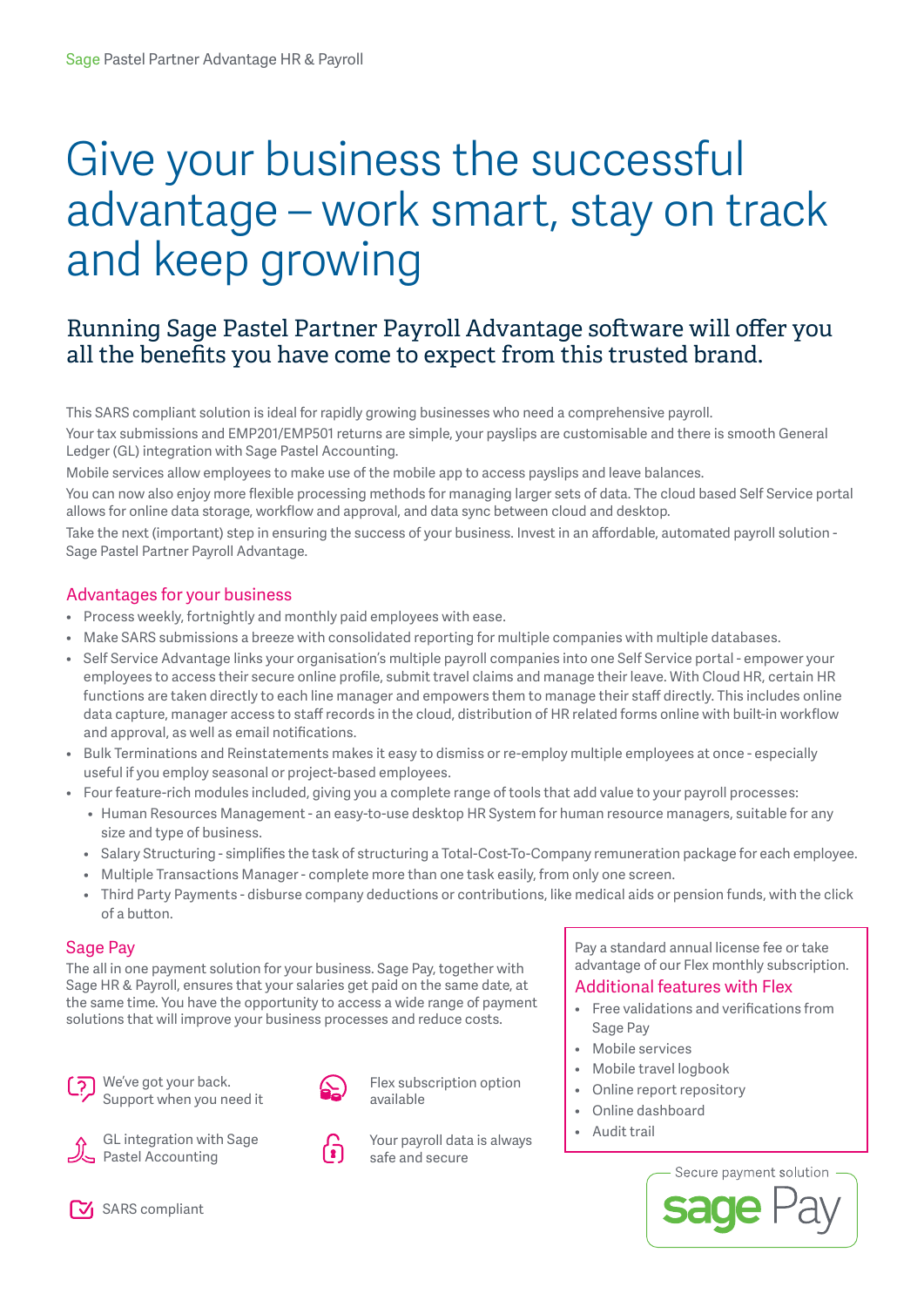# Why choose us?

### 10 Great reasons

- SARS compliant software for your peace of mind.
- A system so easy you can use it from day one.
- Tax submissions and EMP201/EMP501 returns made quick and simple.
- Automated updates ensure you always process on the latest software and legislative version.
- Optional specialised modules to cater for company specific requirements.
- Support that's with you every step of the way. If you get stuck, we're just a phone call or email away.
- A payroll package that's used by more businesses in South Africa than any other.
- Smooth GL integration with Sage Pastel Accounting.
- Safe and secure data.
- You can trust us. We've been around for over 25 years.

| <b>Features</b>                                                                                   |                                     |
|---------------------------------------------------------------------------------------------------|-------------------------------------|
| Number of companies                                                                               | Unlimited                           |
| Number of users                                                                                   | $10*$                               |
| Number of employees                                                                               | 10 to unlimited<br>(as per licence) |
| Cloud / Desktop                                                                                   | Hybrid                              |
| Optional modules                                                                                  | Includes various modules            |
| Free legislative and product upgrades**                                                           | ✓                                   |
| Product support**                                                                                 | ✓                                   |
| Import or export transaction values for use in batches e.g. Excel                                 | ✓                                   |
| EFT bank transfers to all the major banks in South Africa                                         | ✓                                   |
| Process weekly / fortnightly / monthly pay periods across single or multiple companies            | ✓                                   |
| Automatic leave pay out calculation on termination of employees                                   | ✓                                   |
| Automatic calculation of BCEA leave rates per employee                                            | ✓                                   |
| Terminate or reinstate multiple employees simultaneously                                          | ✓                                   |
| Allow employees to submit leave and travel claims online                                          | ✓                                   |
| Let employees see their payslips online or on their mobile devices                                | ✓                                   |
| Consolidated IRP5/IT3(a) makes it easy to submit your monthly, fortnightly and weekly<br>together | ✓                                   |
| Included: EMP501 Reconciliation report for easy tax submissions                                   | ✓                                   |
| Caters for statutory reporting such as EMP201s (UIF / SDL / PAYE)                                 | ✓                                   |
| Verify the ID number and banking details of an employee with Sage Pay                             | Optional                            |

\*As per your purchased licence. If you require more employees and companies or additional users, a fee will be applied.

\*\*Subject to annual license fee after the completion of the first year. Our software is sold subject to an annual license fee which covers all legislative upgrades as well as telephonic and email support. In addition, you are able to take on year-to-date totals, at any time of the year, without losing vital payroll information.